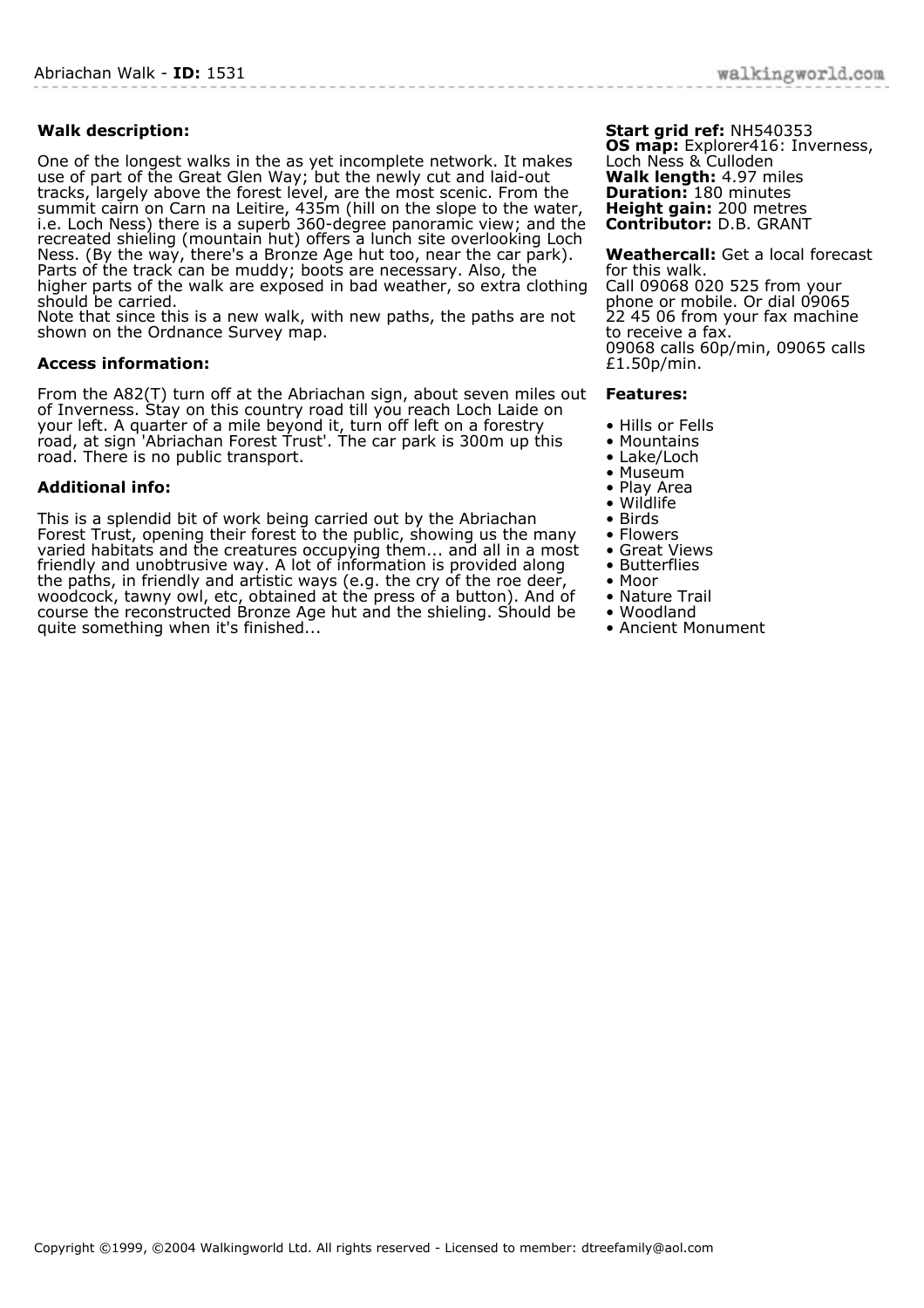$1:50000(x2)$ 

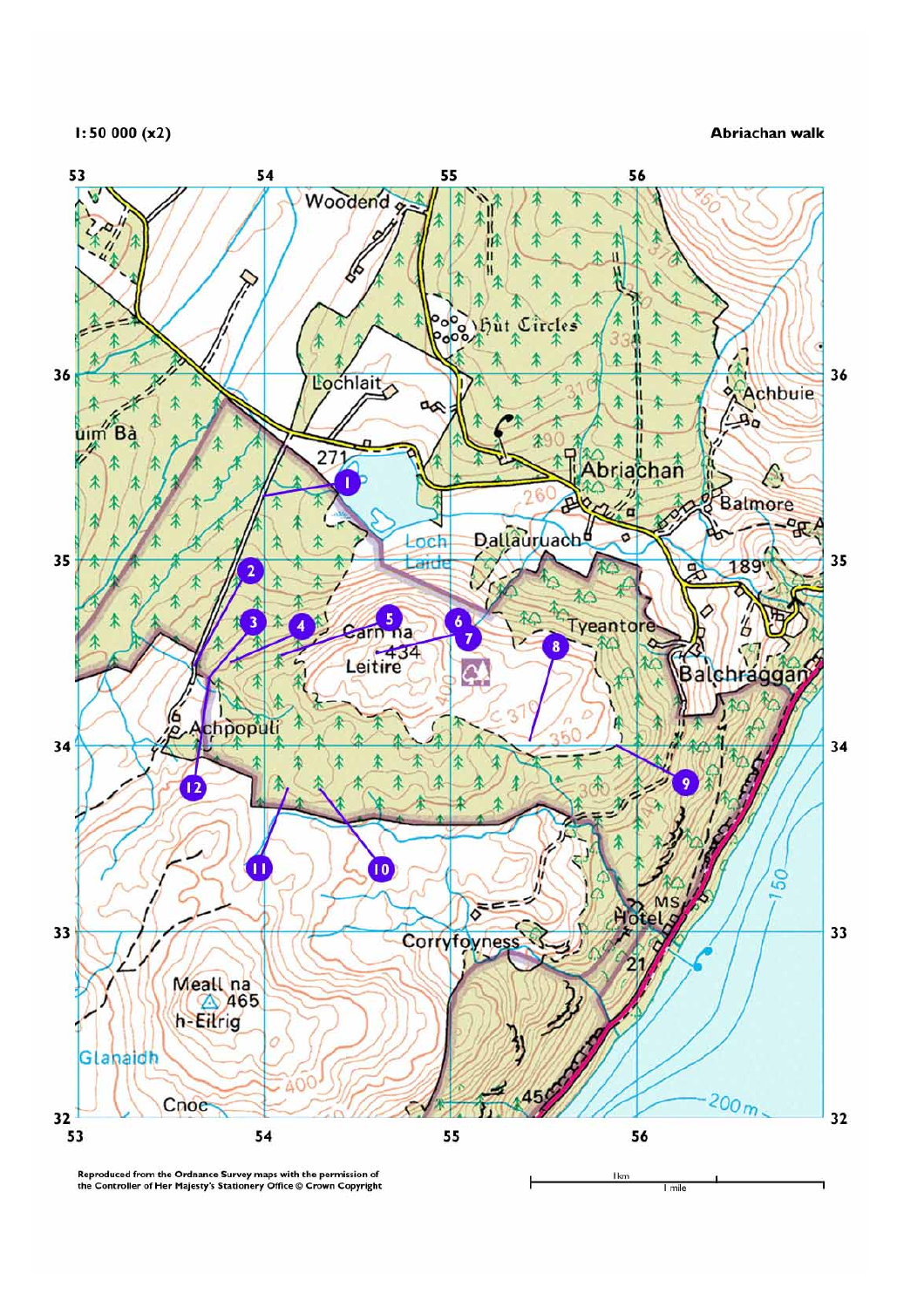Abriachan Walk - **ID:** 1531

| 1  | The car park. To see the Bronze Age hut (it's only a few<br>metres from your car) take the narrow path at the info'<br>board. When you return, leave the car park on to the<br>access road and go left, uphill. Stay on it to its end, where<br>there is a fork.                                                                                                                                                                                                                  | (Grid ref: 540353) |
|----|-----------------------------------------------------------------------------------------------------------------------------------------------------------------------------------------------------------------------------------------------------------------------------------------------------------------------------------------------------------------------------------------------------------------------------------------------------------------------------------|--------------------|
| 2  | At the fork keep left (marker-post with the Great Glen Way<br>thistle logo). At the top of the zigzags there's another fork.                                                                                                                                                                                                                                                                                                                                                      | (Grid ref: 536344) |
| З  | Turn left here (marker-post). After 100m there is a narrow<br>track going off left, signposted 'To Summit' etc.                                                                                                                                                                                                                                                                                                                                                                   | (Grid ref: 537343) |
| 4  | This track can be muddy. It leads through open pinewood<br>on to open moor. You come to a fork.                                                                                                                                                                                                                                                                                                                                                                                   | (Grid ref: 538345) |
| 5  | At this point the left fork leads back to the car park to<br>continue, go right, to the summit of Carn na Leitire (no,<br>the crag above you is not the summit; there is another half<br>mile to it).                                                                                                                                                                                                                                                                             | (Grid ref: 541345) |
| 6  | The summit; views! (To return to the car park go back to<br>Waymark 05).                                                                                                                                                                                                                                                                                                                                                                                                          | (Grid ref: 546346) |
|    | To continue to the shieling take the left path from the<br>summit cairn. At about 0.75 of a mile there is a fork.                                                                                                                                                                                                                                                                                                                                                                 | (Grid ref: 546346) |
| 8  | Keep left. About 50m on you are relieved to see a<br>marker-post saying that the shieling is nigh. Not far now                                                                                                                                                                                                                                                                                                                                                                    | (Grid ref: 554340) |
| 9  | The shieling low stone wall, support branches and cover<br>of turf, Loch Ness in the background. Retrace your steps to<br>Waymark 08 and turn off left, downhill. This is the only bit<br>of bad path. It parallels Loch Ness, then (when it<br>improves) turns away to follow the edge of a pine-wood.<br>Keep going along the edge of the wood, the track<br>disappearing for a few metres sometimes. At the top of the<br>slope you are toiling up, there is a wide firebreak. | (Grid ref: 559340) |
| 10 | Go into the firebreak and in 25m you reach a broad<br>forestry track.                                                                                                                                                                                                                                                                                                                                                                                                             | (Grid ref: 543338) |